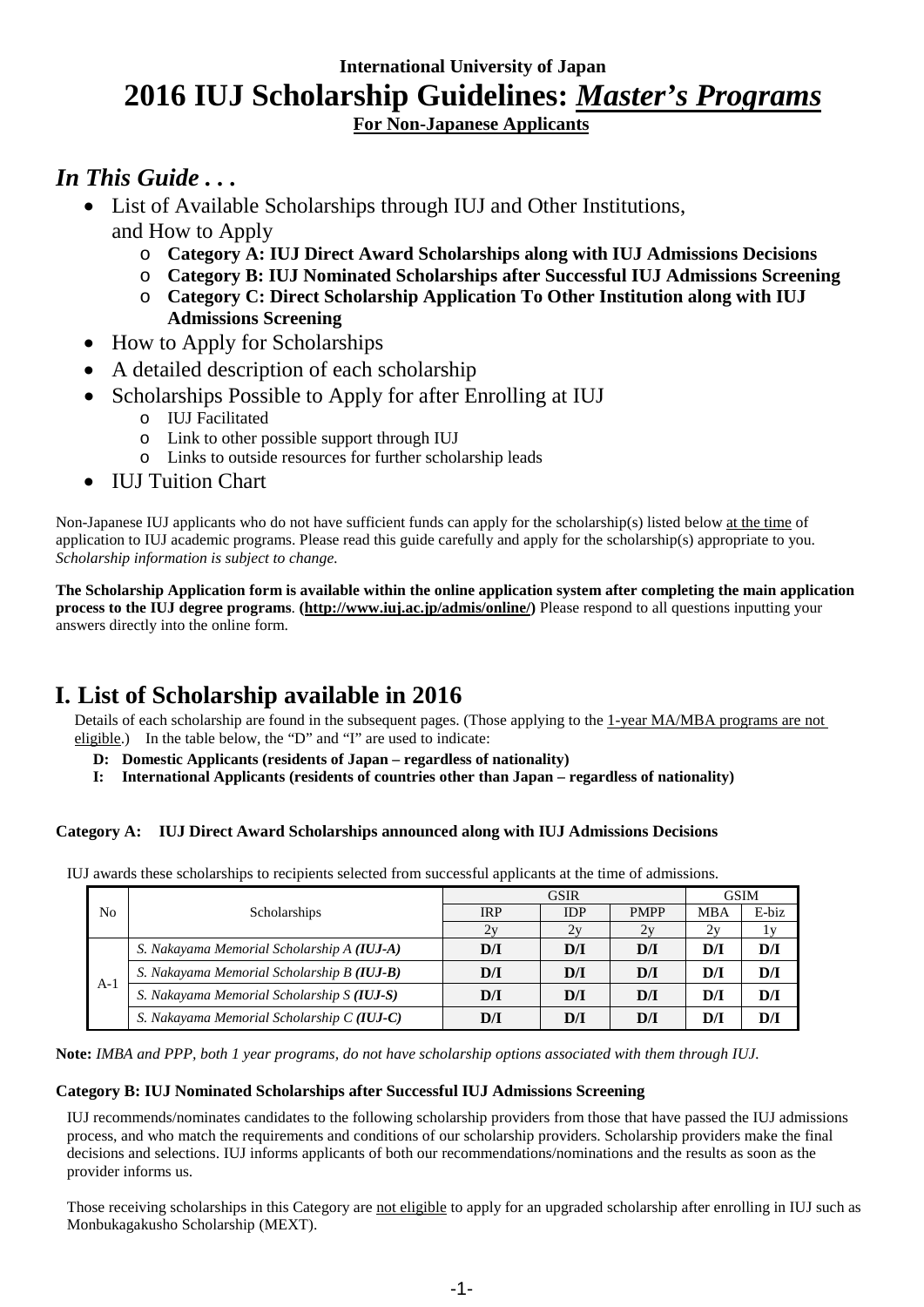|                |                                                                   |                         | <b>GSIR</b> |             |            | <b>GSIM</b> |
|----------------|-------------------------------------------------------------------|-------------------------|-------------|-------------|------------|-------------|
| N <sub>o</sub> | Scholarships                                                      | <b>IRP</b>              | <b>IDP</b>  | <b>PMPP</b> | <b>MBA</b> | E-biz       |
|                |                                                                   | 2y                      | 2y          | 2y          | 2y         | 1y          |
| $B-1$          | ADB-Japan Scholarship Program (ADB-JSP)                           | $I^*$                   |             | I           |            |             |
| $B-2$          | Sojitz Foundation Scholarship (Sojitz)                            | D/I                     | D/I         | D/I         | D/I        |             |
| $B-3$          | <b>AEON Scholarship (AEON)</b>                                    | D/I                     | D/I         | D/I         | D/I        |             |
| $B-4$          | Japan Tobacco Asia Scholarship (JT)                               | $\mathbf{D}/\mathbf{I}$ | D/I         | D/I         | D/I        |             |
| $B-5$          | Joint Japan/World Bank Graduate Scholarship<br>Program (JJ/WBGSP) | I                       | I           | I           |            |             |
| $B-6$          | Goldman Sachs Scholarship                                         | D/I                     | D/I         | D/I         | D/I        | D/I         |
| $B-7$          | Konosuke Matsushita Memorial Foundation<br>(KMMF)                 | D/I                     | D/I         | D/I         | D/I        |             |
| $B-8$          | Mitsubishi UFJ Trust Scholarship Foundation                       | D/I                     | D/I         | D/I         | D/I        |             |

#### **\* Applicable only for MA in International Relations.**

**Note:** *IMBA and PPP, both 1 year programs, do not have scholarship options associated with them through IUJ.*

#### **Category C: Direct Scholarship Application to Other Institution along with IUJ Admissions Screening**

Those interested in attending IUJ may consider applying for the following scholarships directly to each institute or office (not through IUJ).

|                |                                                                                     | <b>GSIR</b> |            | <b>GSIM</b> |            |       |                                                                                                                    |
|----------------|-------------------------------------------------------------------------------------|-------------|------------|-------------|------------|-------|--------------------------------------------------------------------------------------------------------------------|
| N <sub>0</sub> | Scholarships                                                                        | <b>IRP</b>  | <b>IDP</b> | <b>PMPP</b> | <b>MBA</b> | E-biz | <b>Notes</b>                                                                                                       |
|                |                                                                                     | 2y          | 2y         | 2y          | 2y         | 1y    |                                                                                                                    |
| $C-1$          | Japan-IMF Scholarship Program for<br>Asia ( <b>JISPFA</b> )                         |             |            |             |            |       | Available only to<br>Government staff<br>Applicable only for MA<br>in Economics                                    |
| $C-2$          | Japanese Grant Aid for Human<br>Resource Development Scholarship<br>$(JDS)$ Program |             |            | I           |            |       | <b>Available to Government</b><br>staff in principle                                                               |
| $C-3$          | <b>JICA PEACE</b> Program for<br>Afghanistan                                        |             |            | I           |            |       | <b>Available to Government</b><br>staff from Afghanistan                                                           |
| $C-4$          | <b>World Bank SPIRIT</b> Project for<br>Indonesia                                   |             |            | T           |            |       | Available to Government<br>staff from Indonesian                                                                   |
| $C-5$          | Japanese Government (MEXT) with<br><b>Embassy Recommendation</b>                    |             |            | I           |            |       | Application begin in May,<br>June or July for<br>admissions in the<br>following September (14-<br>16 months later) |

**For Scholarships applicable after enrolling and starting classes at IUJ, see below.**

## **II. How to Apply for Scholarships**

#### **Category A and B:**

If you want to apply for a scholarship category "A" or "B", please complete the IUJ Online Application (http://www.iuj.ac.jp/admis/online/). Please respond to all questions inputting your answers directly into the online forms. Be sure to complete each section. If it is not possible to apply online in your location, contact the admission staff at admgsir@iuj.ac.jp for GSIR or admgsim@iuj.ac.jp for GSIM for alternative options.

IUJ will award or make nominations for awards (when possible) to the appropriate scholarships to applicants who submit all completed application documents for admissions, including the scholarship application form by the admissions deadlines, and who pass the admissions screening and are accepted into IUJ. Applying in the early intakes for these scholarships is highly recommended. Scholarships are competitive.

#### **Category C:**

For category "C" scholarships, contact the institutes or offices concerned to begin the application process, indicating your interest in attending IUJ.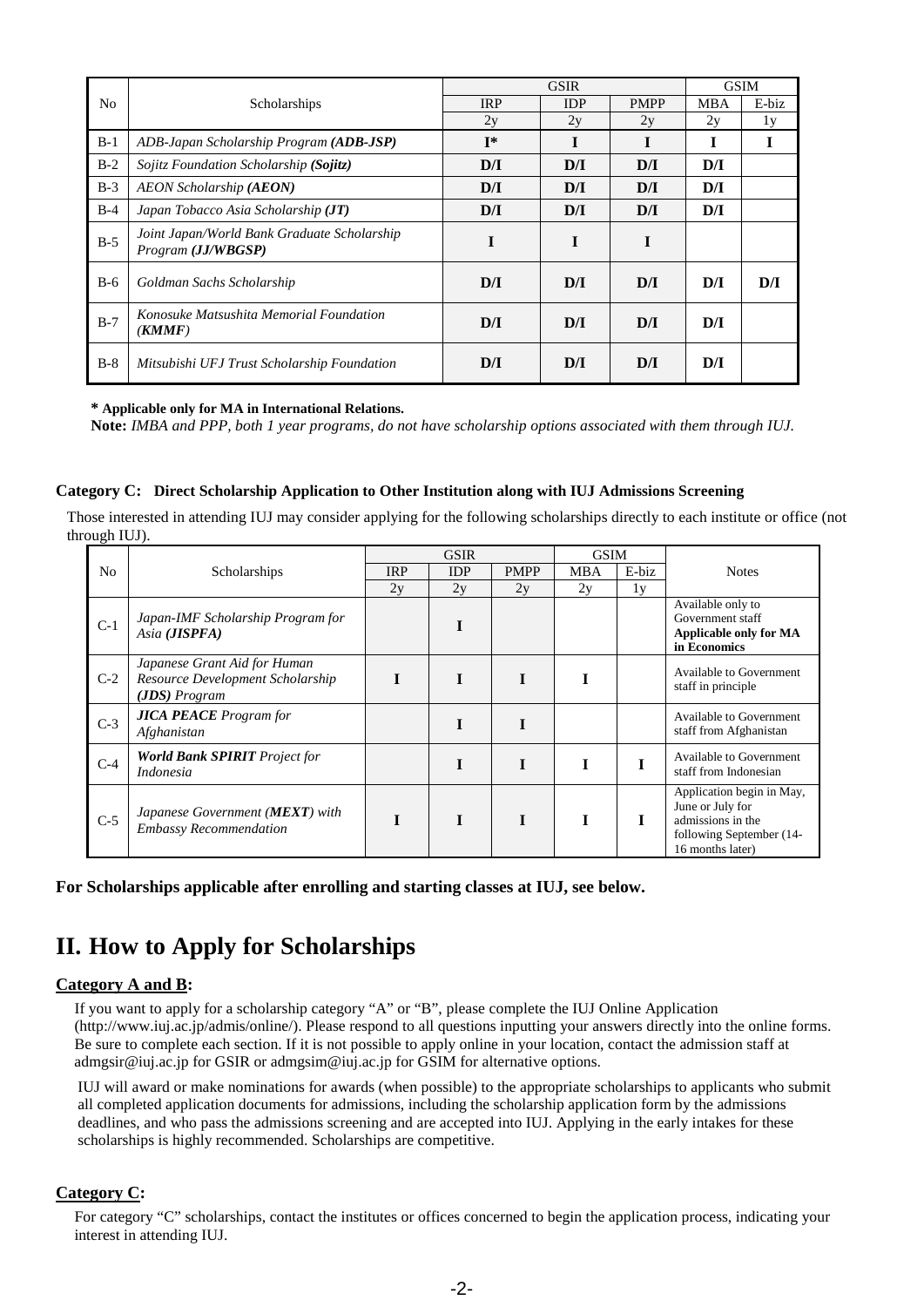## **III. Guidelines for Scholarships**

## **Category A: IUJ Direct Award Scholarships announced with IUJ Admissions Decisions**

### **Category A-1: S. Nakayama Memorial Scholarship**

IUJ provides a limited number of scholarships for newly enrolling international students to support their IUJ studies with the expectation that they will also be active participants in support of the local community and gain a good understanding of the Japanese society. These scholars are expected to develop leadership skills and then contribute to the international society in a leadership role upon graduation. Priority for this scholarship is given to those with excellent academic performances and in financial need.

#### *Conditions: GSIR (IRP, IDP, PMPP), MBA and E-business Management (Ebiz)*

- **IUJ-A:** Partial Exemption of Admission Fee: 250,000 yen (out of a total admission fee of 300,000yen) Full Exemption of Tuition: GSIR: 2,100,000 yen MBA: 2,200,000 yen Ebiz: 2,550,000 yen Stipend: 100,000 yen per month, including an allowance for the dormitory fee
- **IUJ-B:** Partial Exemption of Admission Fee: 250,000 yen (out of a total admission fee of 300,000yen)

| <b>100 D.</b> Turnar Exemption of Familianon Fee. 250,000 year (out of a total admission fee of 500,000 year)              |  |                                                            |  |  |
|----------------------------------------------------------------------------------------------------------------------------|--|------------------------------------------------------------|--|--|
| Full Exemption of Tuition:                                                                                                 |  | GSIR: 2,100,000 yen MBA: 2,200,000 yen Ebiz: 2,550,000 yen |  |  |
| <b>IUJ-S:</b> Half Exemption of Tuition (50% of the full tuition):                                                         |  | GSIR: 1,050,000 yen MBA: 1,100,000 yen Ebiz: 1,275,000 yen |  |  |
| <b>IUJ-C:</b> Partial Exemption of Tuition (30% of the full tuition): GSIR: 630,000 yen MBA: 660,000 yen Ebiz: 765,000 yen |  |                                                            |  |  |

These are one-year scholarships, but students with commendable records are given a renewal for the second year.

IUJ-A and B are reserved for highly capable candidates as determined in the screening process.

Note: IUJ requires all S. Nakayama Memorial Scholarship recipients to reside in SD4 area units in their 2<sup>nd</sup> year if SD1-3 dorm capacity needs arise.

**Note:** Successful applicants are responsible for paying the balance of the admissions fee (if applicable) by the designated deadline according to the guidelines for successful applicants. *Also, they are responsible for paying the tuition balance by the end of the first month of every academic term: not making tuition payments can lead to dismissal.*

## **Category B: IUJ Nominated Scholarships after Successful IUJ Admissions Screening**

## **Category B-1: Asian Development Bank - Japan Scholarship Program (ADB-JSP)**

This scholarship program is established with funds provided by the Japanese Government to the Asian Development Bank (ADB) to offer opportunities for individuals from the Bank's member countries to undertake further studies at select institutions.

**The selected scholar must agree to immediately return to his/her country upon completion of his/her studies at IUJ** for at least two years for the purpose of applying his/her enhanced knowledge and skills toward helping accelerate the economic and social development of his/her country.

Preference is given to applicants with lesser financial capacity and female candidates.

IUJ Admissions committee nominates scholars to ADB. At the request of ADB, diversification of nationalities will be considered. Final decisions and selections are made by ADB and informed to IUJ sometime in July. IUJ then notifies the candidates.

#### *Eligibility*

- 1. Expected to have at least two years of full-time work experience in the public or private sector.
- 2. Not more than 35 years old at the time of application.
- 3. In good health.
- 4. Should not be living, working, or studying in a country other than his/her home country.
- 5. In principle, does not have an MA or Ph.D. degree.
- 6. Should be a citizen of an ADB developing member country as listed below:

| Afghanistan      | Armenia      | Azerbaijan       | Bangladesh      | <b>Bhutan</b> |
|------------------|--------------|------------------|-----------------|---------------|
| Cambodia         | Cook Islands | Fiji             | Georgia         | India         |
| Indonesia        | Kazakhstan   | Kiribati         | Kyrgyz          | Laos          |
| Malaysia         | Maldives     | Marshall Islands | Micronesia      | Mongolia      |
| Myanmar          | Nauru        | Nepal            | Pakistan        | Palau         |
| Papua New Guinea | Philippines  | Samoa            | Solomon Islands | Sri Lanka     |
| Tajikistan       | Thailand     | Timor-Leste      | Tonga           | Turkmenistan  |
| Tuvalu           | Uzbekistan   | Vanuatu          | Vietnam         |               |
|                  |              |                  |                 |               |

#### *Conditions*

- ・Admissions Fee: Successful applicants are responsible for paying 50,000 yen out of a total admission fee of 300,000 yen by the designated deadline according to the guidelines for successful applicants. The 50,000 yen will be reimbursed after enrolling in IUJ.
- ・Full Tuition
- ・Monthly stipend (including housing allowance): 144,000 yen (as of April 2016)
- ・Book allowance of 108,000 yen a year
- ・Cost of medical insurance
- ・Thesis Allowance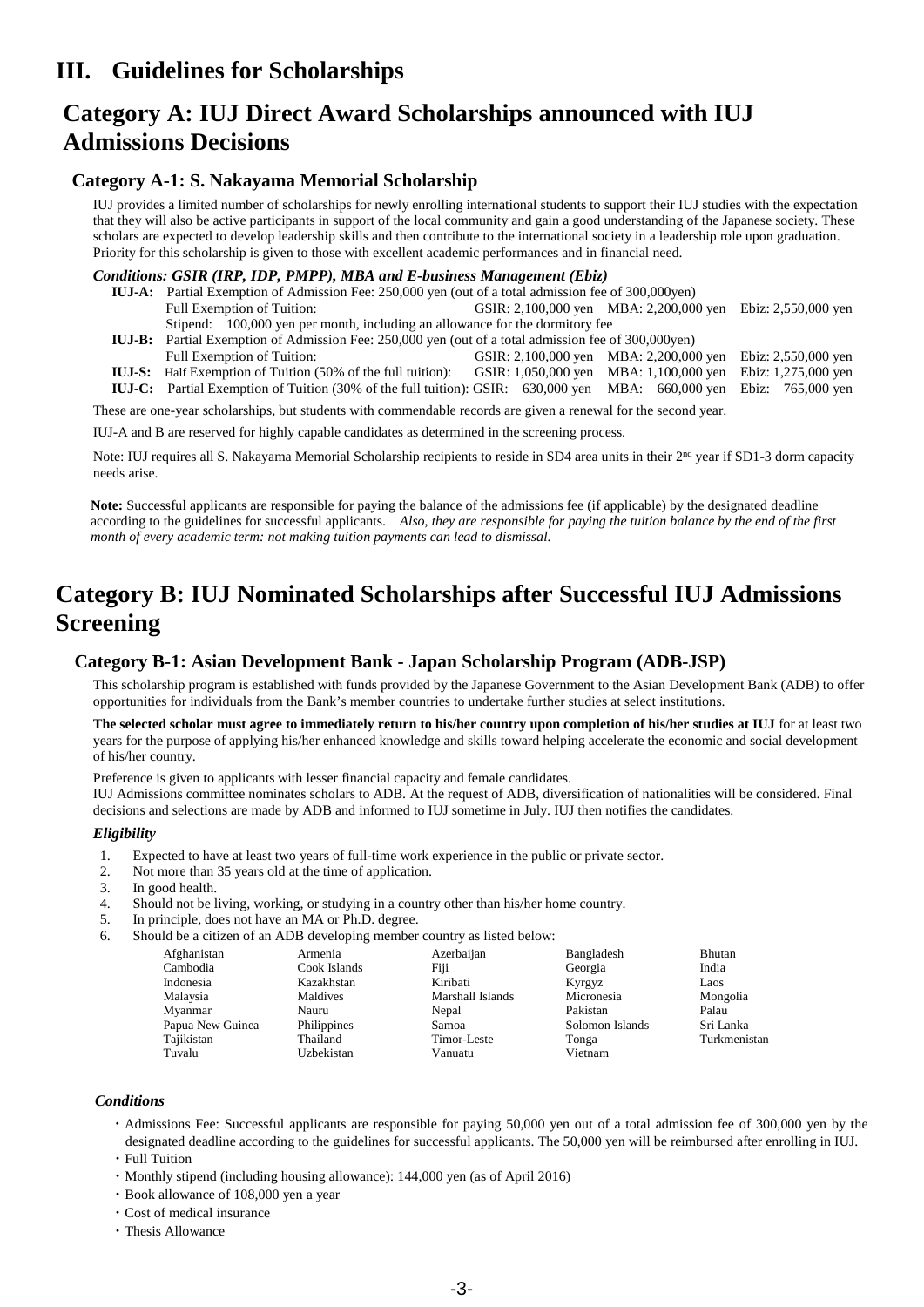- ・2 one-way tickets (economy class airfare) between the scholar's home country and Japan to come to IUJ, and return after graduation
- ・The scholarship is awarded for one year, but may be extended. The extension of the scholarship for the second year of study will be conditional on whether the scholar has maintained a satisfactory level of academic performance as determined by IUJ

## **Category B-2: Sojitz Foundation Scholarship (Sojitz)**

The Sojitz Foundation provides a scholarship for newly enrolling international students.

The selected scholar is required to submit an essay (related to their study in Japan) once a year while at IUJ and when the foundation requires sometimes after graduation. Essays submitted will be publicized on their website or in their brochure. The scholar is also expected to attend an assembly of international students once a year organized by the foundation.

#### *Eligibility*

- 1. The candidate shall be less than 35 years old as of April 1, 2015.
- 2. Japanese Language proficiency is equal to or higher than intermediate level or Level N3 of Japanese-Language Proficiency Test.

#### *Conditions*

- ・Partial Exemption of Admission Fee: 250,000 yen (out of a total admission fee of 300,000 yen)
- ・Full Tuition: GSIR: 2,100,000 yen MBA: 2,200,000 yen Ebiz: 2,550,000 yen
- ・This scholarship is for two academic years, in principle

**Note:** Successful applicants are responsible for paying 50,000 yen as part of the admission fee of 300,000 yen, by the designated deadline according to the guidelines for successful applicants.

### **Category B-3: AEON Scholarship (AEON)** (Subject to Change)

The AEON 1% Club was inaugurated in 1989 with grants from AEON to protect the environment, promote international culture and interpersonal exchange, and revitalize local cultures and communities. Based on their core values of pursuing peace, respect for humanity, and contribution to the community, they provide scholarships for newly enrolling international students with an interest in the next generation retail industry as a part of international culture and inter-personal exchange activities.

After IUJ nominations, AEON 1% Club makes the final selection of their scholarship recipients.

AEON Scholarship shall be suspended or terminated by the AEON 1% Club if the selected students go on exchange. Participation in a paid internship requires prior approval from AEON 1% Club.

#### *Eligibility*

1. This scholarship is available for those who are from the following Asian countries and regions and who are 35 years of age or younger as of April 1, 2015.

| Bangladesh        | Indonesia | Philippines |
|-------------------|-----------|-------------|
| Cambodia          | Laos      | Taiwan      |
| China             | Malaysia  | Thailand    |
| China (Hong Kong) | Mvanmar   | Vietnam     |

- 2. Students selected are required to attend events organized by AEON.
	- These events may include: A Scholarship Award Ceremony in June or July, scholars' gatherings, tree planting efforts in the local community and other activities related to environmental conservation, international culture and inter-personal exchange and revitalization of local culture and communities
- 3. Those with good conduct and high scholastic ability
- 4. Those who are unable to pay school expenses
- 5. Those not receiving any other scholarship
- 6. Those whose Japanese Language proficiency is equal to or more than intermediate level or Level N3 of Japanese-Language Proficiency Test

#### *Conditions*

- Full Tuition: GSIR: 2,100,000 yen MBA: 2,200,000 yen Ebiz: 2,550,000 yen
- Monthly stipend: 100,000 yen
- This scholarship is for two academic years, in principle

*Note on Admissions Fee:* Partial admissions fee of 250,000yen (out of a total admission fee of 300,000 yen) will be covered by IUJ. Successful applicants are responsible for paying the balance of the admission fee, 50,000 yen, by the designated deadline according to the guidelines for successful applicants.

**Note:** An award confirmation interview is held in September after arriving in Japan.

### **Category B-4: Japan Tobacco Asia Scholarship (JT)**

Japan Tobacco, Inc. (JT) provides a scholarship for newly enrolling international students.

JT makes the final selection of their scholarship recipients after nominees are presented by IUJ.

#### *Eligibility*

- 1. This scholarship is available for those who are from specific Asian countries: Pakistan, and countries east thereof.
- 2. The candidate shall be less than 35 years old as of September 1, 2016.
- 3. Japanese Language proficiency is equal to or more than intermediate level or Level N3 of the Japanese-Language Proficiency Test.
- 4. Students who are interested in international understanding and friendship. Recipients will be expected to contribute to promoting the same.
- 5. Those with good conduct and high scholastic ability.
- 6. Those whose supporter (parent or spouse), living in Japan, does not receive more than 4 million yen as an annual income.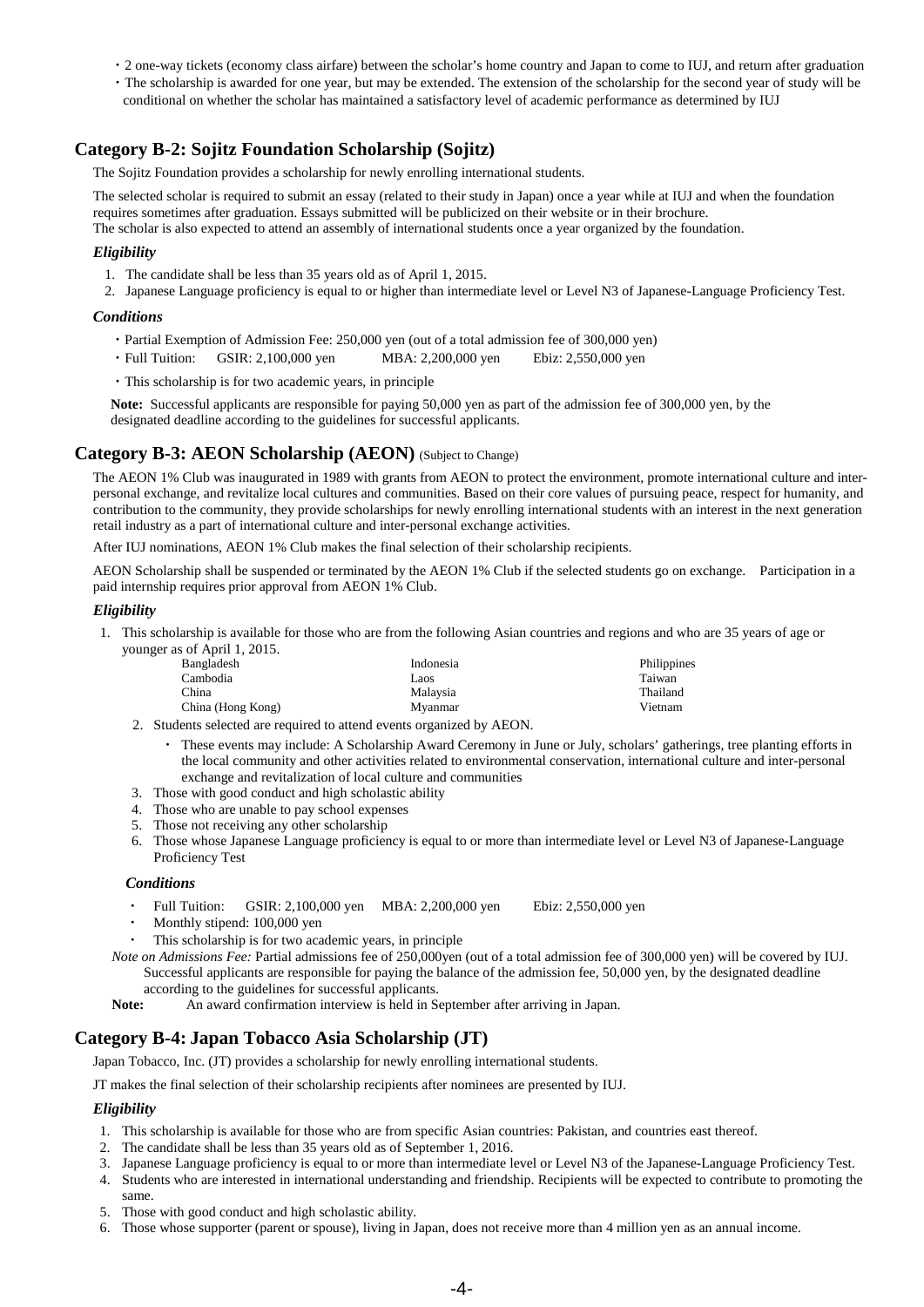- 7. Those who are unable to pay school expenses.
- 8. The candidate should not receive any other scholarship.
- 9. The awardee is required to attend events organized by JT.

#### *Conditions*

- ・Monthly Stipend: 150,000 yen
- ・The scholarship is awarded for one year (October 2016 to August 2017), but may be extended. Extension of the scholarship for the second year of study requires submission of an extension application
- **Note:** This scholarship does not cover the admission fee or tuition.

Interview is held in August for domestic applicants and September for international applicant after arrival in Japan

### **Category B-5: Joint Japan/World Bank Graduate Scholarship Program (JJ/WBGSP)**

*Please check their website for confirmation of this information by searching "JJ/WBGSP"*

Career professionals from World Bank member countries, who wish to pursue a Master's Degrees in one of the GSIR degree programs, are eligible to apply to the JJ/WBGSP scholarship.

To be considered for this scholarship, first apply to IUJ (IDP, PMPP and IRP), and submit all documents required by the stated IUJ application deadline. If accepted by IUJ, and nominated by IUJ for this scholarship, you will be instructed to visit the World Bank website, and fill out their online application form which includes additional recommendation letters. You will submit your application online directly to the World Bank by their stated deadline. Inform IUJ you have finished this step and IUJ officially makes the nomination to the World Bank for their consideration and final selection. Announcements through the World Bank come around the end of July.

#### **Special Conditions**

 $\Box$  In accepting the JJ/WBGSP scholarship, candidates commit themselves to return to and work in their home countries after completion of their studies.

 $\Box$  In accepting this scholarship, candidates consent to the employment restriction policy of the JJ/WBGSP and acknowledge that they will not be able to work at the World Bank Group or IMF for three years after completion of their academic program.

#### *Eligibility*

- 1. Be citizen of a World Bank member country eligible to borrow;
- 2. Not hold dual citizenship of a developed country;
- 3. Be under the age of 45 on the Application Deadline date;
- 4. Hold a Bachelor (or equivalent) degree earned at least 3 years prior to application deadline;
- 5. Have 3 years or more of recent development-related work experience after earning a Bachelor (or equivalent) degree;
- 6. Not be a staff member (which includes consultants) or relative of a staff member of the World Bank Group;
- 7. Be in good health;
- 8. Be accepted unconditionally to enroll in the upcoming academic year in one of JJWBGSP preferred master programs;
- 9. Submit a completed JJWBGSP application by the Application Deadline date

#### *Conditions*

- ・Full Admission fee,\* tuition and the cost of basic medical and accident insurance usually obtained through the university
- ・ A monthly subsistence allowance to cover living expenses, including books (152,000 yen/month as of July 2013. Stipends are paid only if the student is in Japan, including the summer holidays)
- ・Economy class air travel between the home country and the host university at the start of the study program and one return journey following the end of the overall scholarship period. In addition to the ticket, scholars receive a US \$500 travel allowance for each trip. Travel associated with summer field research, etc. is not covered.

#### *The JJ/WBGSP scholarship does not cover*:

- expenses for the scholar's family
- extra-curricular courses or training
- language training that is not provided by the graduate program
- additional travel during the course of the study program
- expenses related to research, supplementary educational materials, field trips, participation in workshops/seminars, or internships or
- educational equipment such as computers.

**Note: \***Successful applicants are responsible for initially paying the admission fee by the designated deadline according to the IUJ guidelines for successful applicants, but may ask for a reimbursement to The World Bank after enrollment.

#### *Documentation*

For full information on required documents after being nominated and their online application form, see the World Bank website at http://www.worldbank.org/wbi/scholarships Note information on "Preferred Programs" as IUJ's GSIR programs are in this category.

## **Category B-6: Goldman Sachs Scholarship**

The scholarship is designed for those who 1) will seek a good understanding of the local community and the Japanese society, 2) will be an active leader in the IUJ international community and 3) have empathy for, and seek an understanding of different cultures. It is intended for those without any other sponsorship, but have financial need; it is to help them excel in academic and leadership roles as they prepare to contribute to the development of society through their chosen profession.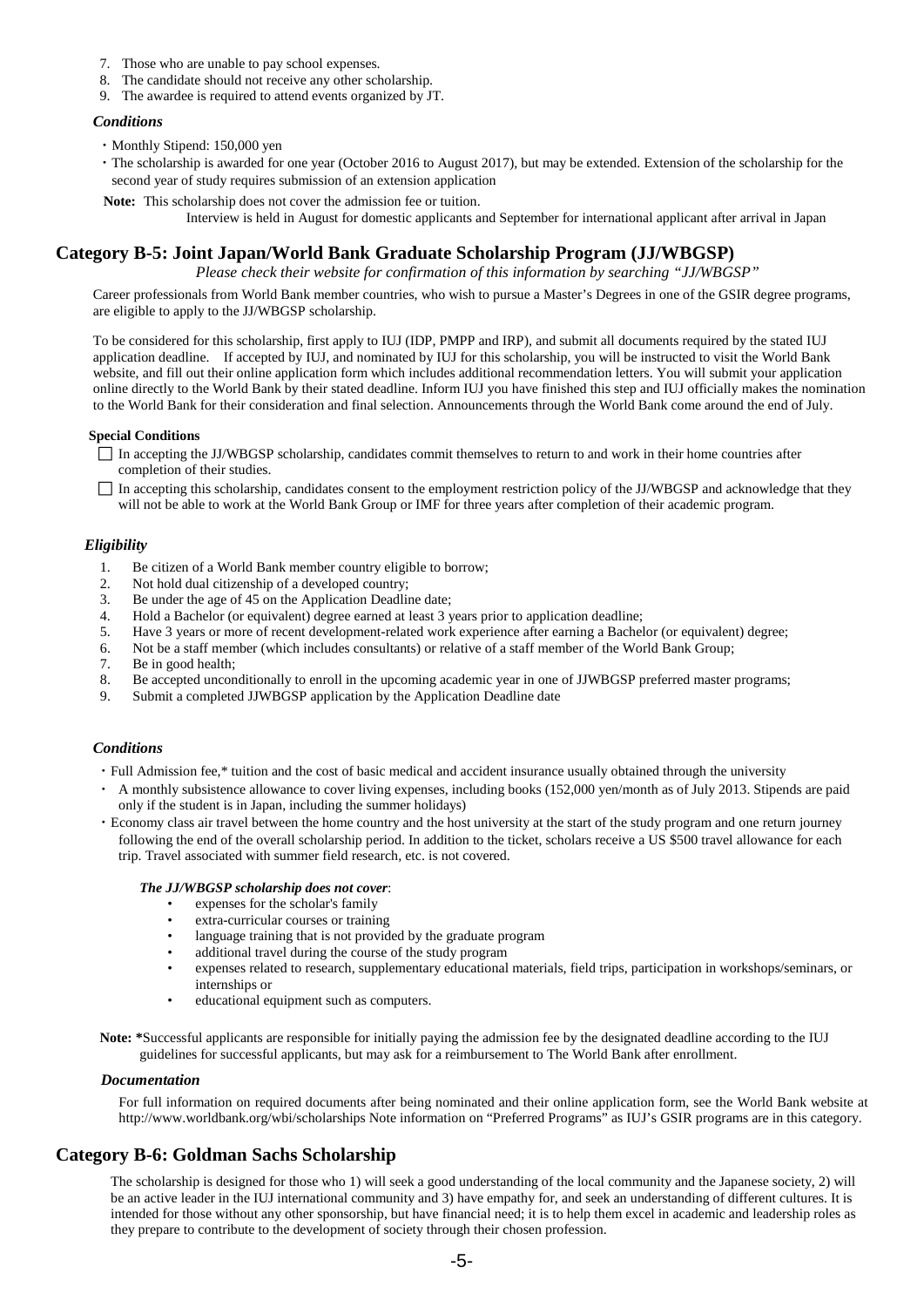#### *Eligibility*

Those from African and Asian countries may apply. While there is no specification regarding which IUJ degree this scholarship covers, it is expected that the candidate is dedicated to helping the development of society in their given profession after IUJ.

#### *Conditions*

- ・Partial Exemption of Admission Fee: 250,000 yen (out of a total admission fee of 300,000yen)
- ・Full Tuition: GSIR: 2,100,000 yen MBA: 2,200,000 yen Ebiz: 2,550,000 yen
- ・Stipend: 100,000 yen per month, including an allowance for the dormitory fee
- ・It is a one-year scholarship, but students with commendable records are given an extension for the second year.

**Note:** Successful applicants are responsible for paying the balance of the admissions fee, 50,000 yen, by the designated deadline according to the guidelines for successful applicants.

### **Category B-7: Konosuke Matsushita Memorial Foundation (KMMF)**

The Konosuke Matsushita Memorial Foundation (KMMF) will support international students who conduct research related to the Foundation's objectives: "to contribute to international society by promoting mutual understanding between Japan and other countries;" and, "to create society where mankind coexists with nature."

#### *Eligibility*

- 1. Those who will study in Japan\* to research themes related to one or both of the following theme(s) to suit the KMMF's purpose: ① Mutual understanding between Japan and other countries
	- $\overline{2}$ ) Coexistence of mankind and nature
- 2. Those who are from Asian, African, and Latin American countries and regions:
	- "Asia" includes West Asia<sup>1</sup> and Central Asia.<sup>2</sup> North end is Mongolia, and South end is Indonesia.
		- <sup>1</sup> Six countries of Arabian Peninsula, Afghanistan, Iran, Iraq, Yemen, Lebanon, Syria, Jordan, Israel, Turkey, and Cyprus 2 Kazakhstan, Kyrgyzstan, Tajikistan, Uzbekistan, and Turkmenistan
	- *"Africa"* includes the African continent and surrounding islands.
	- *"Latin America"* includes south of Mexico (including the Caribbean region).
- 3. Those who will study at the Master level at a Japanese universities which begins in September, including students who have already started studying in Japan as a bachelor or a research student.
- 4. Those who can participate in the events hosted by the KMMF which will be held a few times per year

*\*At IUJ, those in the GSIR 2-year programs and GSIM's 2-year MBA program only are eligible to apply*

#### *Conditions*

- ・ Exemption of Admission Fee: 300,000 yen
- Partial Exemption of Tuition Fee: 600,000 yen/year\*
- \*The tuition balance will be covered by IUJ GSIR: 1,500,000 yen MBA: 1,600,000 yen Ebiz: 1,950,000 yen ・ Stipend: 120,000 yen per month (paid in 4 installments during the academic year)
- 
- ・ Travel expense: Economy class round trip airfare between the scholar's home country and Japan\*\* (\*\*Travel expense will be paid only to those who will newly arrive in Japan.)
- ・ This award is from October 2016 to June 2018 (until last month of graduation) (Maximum 21 months)

**Note:** KMMF Scholars are expected to

- ・ Submit a pledge after arriving to IUJ
- ・ Submit Reports (4 times/year)
- ・ Attend one night training seminar to learn about the philosophy of the KMMF (To be held in November or December. Transportation and Hotel fees will be paid.)
- ・ Attend events to facilitate interaction with other scholars (Transportation and Hotel fees will be paid.)
- ・ Contribute an article to the KMMF scholars newsletter to summarize your recent history
- ・ Study at IUJ through graduation, which implies not participating in an overseas exchange program. Summer month internships, field research, and home visits are permitted on your own expense and arrangements.

### **Category B-8: The Mitsubishi UFJ Trust Scholarship Foundation (Mitsubishi UFJ)**

Mitsubishi UFJ was inaugurated in 1953 with grants from the Mitsubishi Trust and Banking Corporation. After IUJ's nominations, Mitsubishi UFJ makes the final selection of their scholarship recipients.

The students selected will not be eligible to participate in an academic exchange program.

#### *<Eligibility>*

- 1. The candidate shall aim to become engaged in business or study of social science as a lifetime pursuit.
- 2. The candidate shall be 38 years of age or younger.
- 3. Those with good conduct, high scholastic ability (high GPA), and who are in good health
- 4. Those who aim to contribute to society, industry and culture activities in the private sector, government, institution or etc.
- 5. Those keenly interested to study Japanese and learn about Japanese culture.
- 6. Those requiring support for living expenses

### *< Conditions >*

・Monthly stipend: 100,000 yen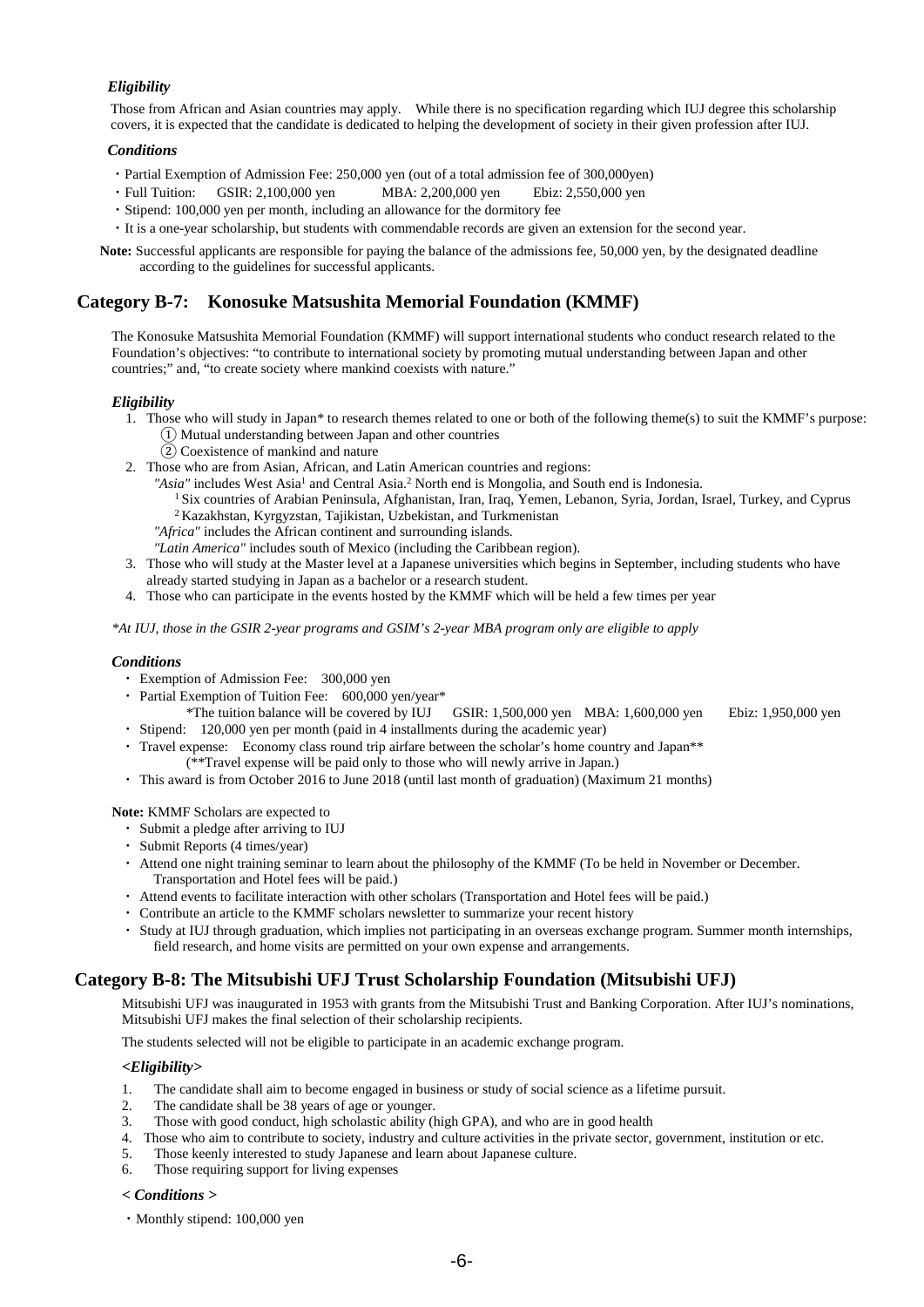・This scholarship is for two academic years, in principle

**Note:**This scholarship does not cover the admission fee or tuition.

## **Category C: Direct Scholarship Application to Other Institution**

### **Category C-1: Japan-IMF Scholarship Program for Asia (JISPA)**

- ・IMF has designated four Japanese universities to participate in partnership with JISPA. IUJ, with its Master of Arts in Economics, is one of these.
- ・The JISPA targets highly motivated government officials who may serve as future macroeconomic policy makers with the capacity and vision to contribute effectively to the economic development of their countries. Scholarship awards are made on the basis of the candidate's academic record and work background, mathematical and statistics skills, English language proficiency, and potential for contributing to the macroeconomic and financial management and economic development of their country. The assessment also includes qualities such as the candidate's commitment to public service, willingness to learn, and openness to new ideas. Currently, the JISPA is open to qualified candidates from the following countries:

| Bangladesh       | Bhutan       | Cambodia        | China      | India                    |
|------------------|--------------|-----------------|------------|--------------------------|
| Indonesia        | Kazakhstan   | Kyrgyz Republic | Lao P.D.R. | Malaysia                 |
| Maldives         | Mongolia     | Myanmar         | Nepal      | Pacific Island Countries |
| Papua New Guinea | Philippines  | Sri Lanka       | Tajikistan | Thailand                 |
| Timor-Leste      | Turkmenistan | Uzbekistan      | Vietnam    |                          |

- ・The deadline for Partnership Track applications is the beginning of December of each year.
- ・For further information on the JISPA and to obtain an application, see the IMF website at

http://www.imf.org/external/oap/partguide.htm or contact the IMF resident representative offices in the relevant countries, or contact:

Japan-IMF Scholarship Program for Asia IMF Regional Office for Asia and the Pacific 21st Floor Fukoku-Seimei Building 2-2-2 Uchisaiwai-cho, Chiyoda-ku, Tokyo 100-0011 JAPAN E-mail: [jisais@imf.org](mailto:jisais@imf.org)

## **Category C-2: Japanese Grant Aid for Human Resource Development Scholarship (JDS) Program**

- The JDS Program is to provide nationals of\* Bangladesh, Cambodia, Kyrgyz, Laos, Mongolia, Myanmar, Nepal, Vietnam, Philippines, Uzbekistan, and Tajikistan with opportunities for academic research at Japanese higher educational institutions under the Grant Aid assistance by Government of Japan. Refer to<http://jds-scholarship.org/> for an update country list
- The main objective of the JDS Program is to support human resource development in each participating country by fostering young government officials who are expected to facilitate the social and economic development of their countries in the 21st century. Another aim is for JDS Fellows, because of their experience in Japan, to contribute to broaden and enhance the foundation for bilateral relations between their countries and Japan.
- JDS Fellows are expected to acquire specialist knowledge not only for individual capacity building but also for social capacity building and to engage actively and practically in addressing the social and economic development issues in their countries.
- The JDS fellows have been sent to the IRP, IDP, PMPP and MBA Programs at IUJ. For further information on the JDS scholarships, including eligibility and conditions, and to obtain an application, contact the JICA/JICE regional offices or your government in the relevant countries.

*\*Subject to change*

## **Category C-3: Project for the Promotion and Enhancement of the Afghan Capacity for Effective Development (PEACE)**

The JDS Program provides support to nationals of Afghanistan, who work within the governmental ministries. They focus their academics on infrastructural development and agriculture and rural development issues for future application in Afghanistan. For further information and application procedures contact the JICA office in Afghanistan. http://sv2.jice.org/afghanistan\_peace/application/

## **Category C-4: World Bank SPIRIT Project "Scholarship Program for Strengthening Reforming Institutions"**

The scholarship aims at development technical and managerial skills in Indonesia's civil servants to enhance the capacity of organizational and to improve the internal operating environment. Screening and selection processes are handled between the Indonesian government, World Bank and IUJ.

## **Category C-5: Japanese Government (MEXT) with Embassy Recommendation Note: Requires over 1 year advance application before starting at IUJ**

*2016 MEXT scholarship applications and awards have already been completed.*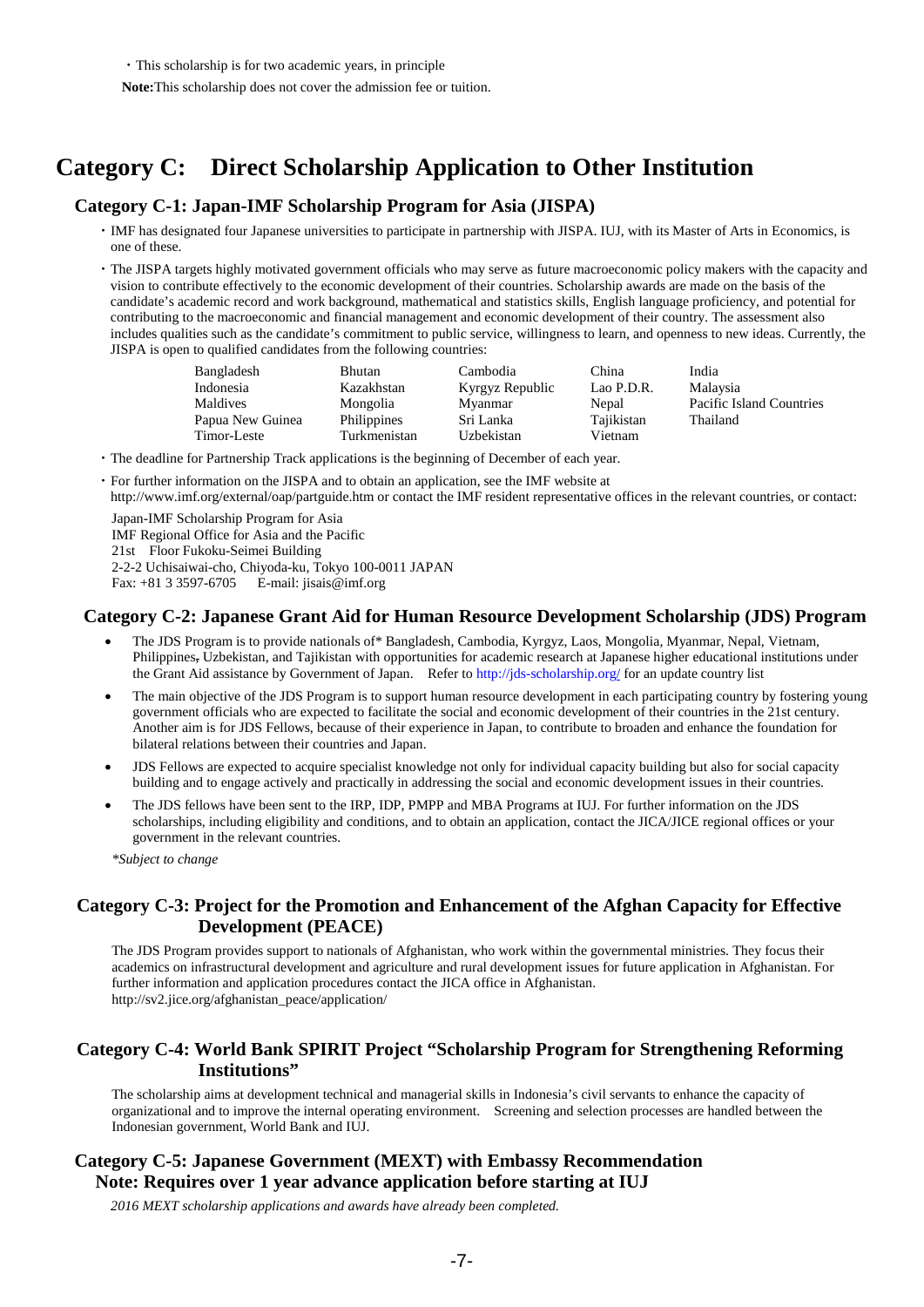*For 2017 consideration,* contact the Japanese embassy or consulate nearest you for the application form and their schedule. After you pass the preliminary screening conducted by the Embassy or Consulate, then contact IUJ (we are not allowed to help you before passing that first). Please contact IUJ as soon as possible after passing the screening in order to allow enough time to complete the process considering summer holidays. IUJ will ask for TOEFL/IELTS scores and for the MBA candidates the GMAT score, and other supportive documents. More information is at http://www.iuj.ac.jp/admis/scholarship/mext/

**Note:** IUJ will accept MEXT scholars only for the period needed to complete the degree for which the scholar plans to enroll. An additional 6 months of Japanese language training is not necessary for MEXT scholars who enroll at IUJ.

## **Scholarships Possible After Starting Classes at IUJ**

Students may have the opportunity to apply for scholarships provided by the following foundations (examples) after enrolling in IUJ. Most require some Japanese language proficiency, so those in need of financial support are highly encouraged to study Japanese before coming to IUJ, and prepare to fill out scholarship applications in Japanese.

Scholarship Information will be posted on the IUJ bulletin board after your arrival to campus. For updates on these and possibly other applications, se[e http://www.iuj.ac.jp/admis/scholarship/after-arrival/](http://www.iuj.ac.jp/admis/scholarship/after-arrival/)

- ・ **JASSO Honors Scholarship (Monthly Stipend: 48,000 yen):** Japan Student Services Organization (JASSO) provides a limited number of scholarships for international students who are fully or partially financed privately. Applications are accepted through IUJ with an IUJ recommendation after being enrolled at IUJ. The initial award is through March of your first year at IUJ. A second application process, usually with fewer scholarships available, is required for April to March scholarship renewal. The process is competitive, and largely GPA based.
- ・ **IUJ Alumni Sohei Nakayama Memorial Scholarship Type-D (Monthly Stipend: 100,000 yen depending on the year):** With fund raising efforts by IUJ Alumni Association, IUJ is able to provide a scholarship to support two awardees in their second year of study (September through June). This scholarship gives priority to those contributing to campus life through their leadership, and those contributing to IUJ-community relations. The scholarship is suspended if the awardee is on academic exchange and not at IUJ.

#### *Eligibility*

- 1. Any nationality and age may apply. Applicants may not be receiving any other stipend (except JASSO) at the time of applying, and may receive only one stipend at a time, in principle.
- 2. Successful candidates are expected to continue their leadership on campus during their 2<sup>nd</sup> year, and as alumni to help build a strong IUJ network and global community.

| <b>Scholarship Name</b>                                   | Eligibility, etc.                                          | <b>Application timing</b> |  |
|-----------------------------------------------------------|------------------------------------------------------------|---------------------------|--|
| Rotary Yoneyama Memorial Foundation                       | Need Japanese skills<br>Age limitation                     | September                 |  |
| Heiwa Nakajima Foundation                                 | Need Japanese skills                                       | October                   |  |
| Japanese Government (Monbukagakusho: MEXT)<br>Scholarship | Age limitation                                             | October                   |  |
| The Iwatani Naoji Foundation                              | Specific country<br>Need Japanese skills<br>Age limitation | November                  |  |
| Shundo International Foundation                           | Need Japanese skills<br>Age limitation                     | January                   |  |
| Asahi Glass Scholarship Foundation                        | Specific country                                           | February                  |  |
| Otsuka Toshimi Scholarship Foundation                     | Age limitation                                             | March                     |  |

#### ・ **Other Scholarships expected to be facilitated through IUJ (examples)**

## **Other possible IUJ Supported or Independent Application Scholarships**

For further information on scholarship that may or may not come in through IUJ, please see the link below. To be eligible, most require Japanese language applications, though not all. IUJ is not always invited to submit applications or the Foundation may not be making awards that year. IUJ will not have updated information until late Fall Term.

<http://www.iuj.ac.jp/admis/scholarship/after-arrival/>

*Please watch the Office of Student Services information board for scholarships information once you arrive on campus.*